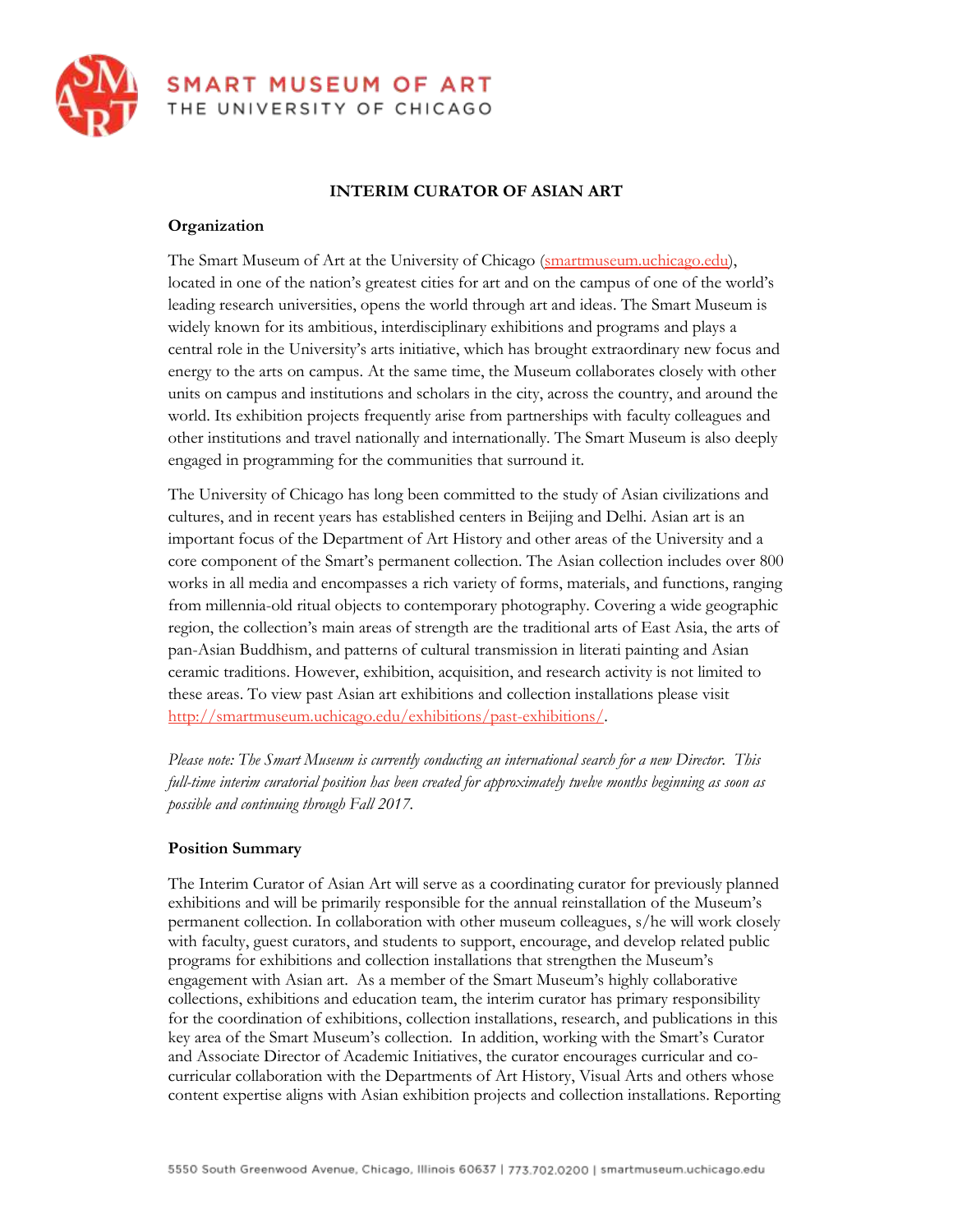to the Interim Director of the Smart Museum (or his designee), the Interim Asian Art Curator works in close partnership with the other members of the collections, exhibition and education team (CEE).

#### **Essential Functions:**

- 50% As coordinating curator, work closely with faculty, guest curators, students, and other Smart Museum colleagues to support, encourage, and develop exhibitions, collections installations, and related public programs that strengthen the Museum's engagement with Asian art.
	- Implement exhibitions and programs with faculty, students, and others that support the research, curricular, and pedagogical work of our faculty and students. Upcoming projects include *The Other Side: Osaka Prints from the Brooks McCormick Collection* (working title) with consulting curators Richard Born and University of Zürich professor Hans Thomsen, and faculty curator Chelsea Foxwell: early-February 2018 to early June 2018; and *Allure of Matter* (working title), a multi-venue exhibition project with faculty curator Wu Hung: mid-September 2019 to early January 2020*.*
	- Work collaboratively with education and interpretation colleagues and with faculty, students, staff, and civic partners to organize workshops, seminars/webinars, conferences, and other exhibition related programs.
	- Work closely with the Museum's external relations team to develop plans to promote exhibitions, collections installations and related programs to diverse audiences on campus, throughout the south side, across Chicago, and beyond.
- 25% As a member of the Smart Museum's highly collaborative collections, exhibitions and education team (CEE), the Interim modern curator has primary responsibility for directing exhibition, collections installations, research, publication activities and acquisitions in this key area of the Smart Museum's collection.
	- Serve as an active member of the curatorial team of four and participate in standing curatorial and cross-departmental committees.
	- Serve as a member of the Smart Museum's CEE team to encourage collaboration that integrates object-driven learning both at the University and with the broader public.
	- Develop and oversee the 2017/2018 annual reinstallation of the Janis Kanter and Thomas McCormick Gallery as part of the Museum-wide Conversations with the Collections Initiative.
	- Work closely with the director and serves as a curatorial liaison to the Collections Committee of the Museum's Board of Governors to support ongoing acquisition activities for this area of the collection.
	- Participate in scholarly conferences as appropriate that contribute to the Smart Museum's visibility within the field.
	- Assist other staff with regular, ongoing tasks including general collection management and maintenance, research, and the development of collection policies. Provide input on photography and conservation needs for the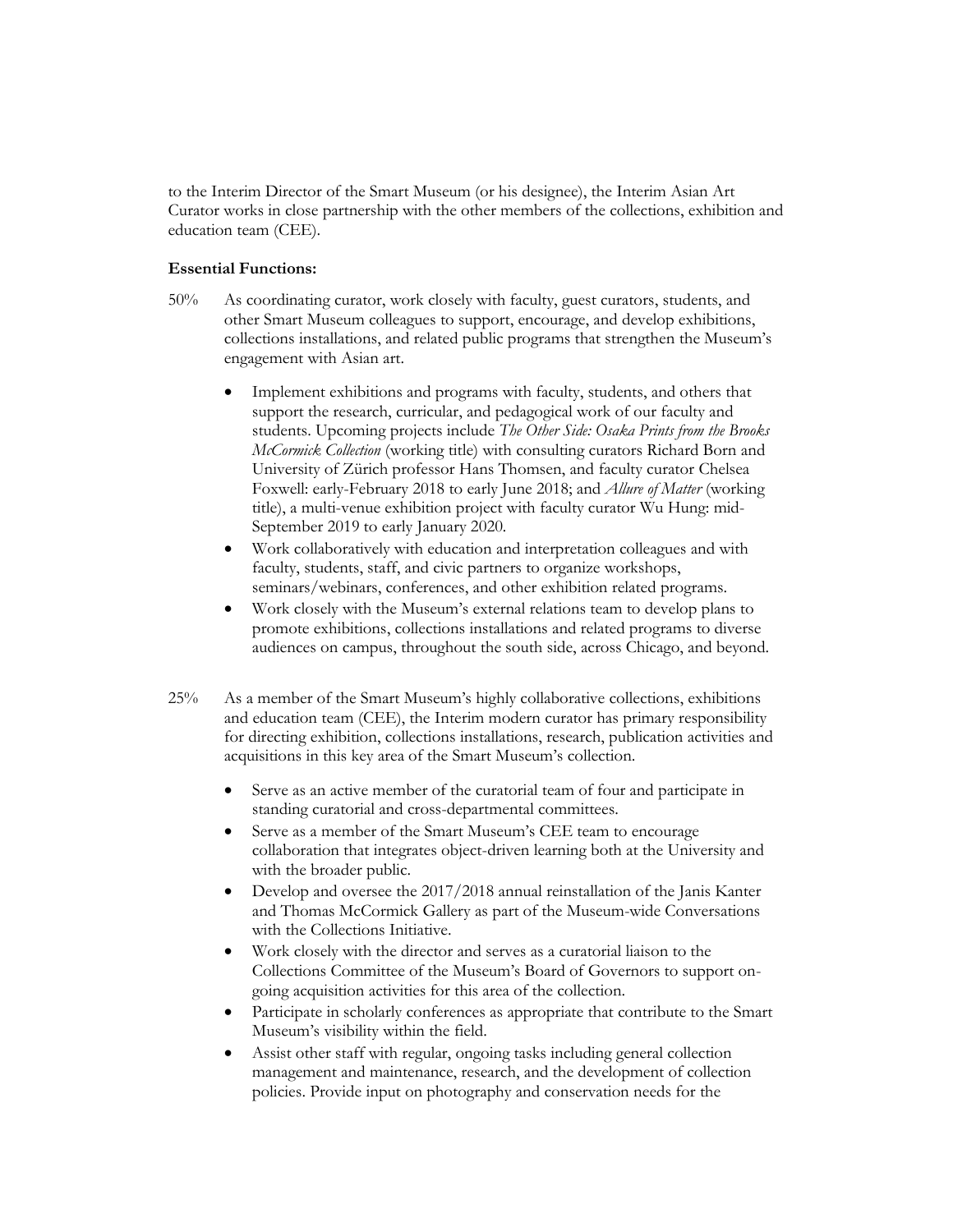permanent collection. Assist with weekly gallery cleaning. Travel as an art/exhibition courier as needed.

- 15% Encourage curricular and co-curricular collaboration with the Departments of Art History, Visual Arts and others whose content expertise aligns with the Asian art exhibition projects and collection installations.
	- Work closely with and serve as a liaison to the Department of Art History, Department of Visual Art's Open Practice Committee, the Renaissance Society, Logan Center Exhibitions, Arts + Public Life, the Gray Center for Arts and Inquiry, the Arts, Science & Culture Initiative, the Neubauer Collegium, and others to develop appropriate exhibition related collaborations that complement and provoke engagement between diverse art audiences and contribute a unique voice in the University's cultural landscape.
- 5% Develop and manage Exhibition budgets.
	- Propose, approve, track, and coordinate allocation of expenses related to the Smart Museum's Asian exhibitions projects.
	- Work with the Director of Administration to develop and maintain a multi-year exhibition project and collections budgets and prepare reports as needed.
	- Work with the Director of Development and External Relations to identify and coordinate applications for exhibition funding opportunities through appropriate grants.
- 5% Serve as a member of the Smart Museum's staff and assist with various programs and projects. This includes coordination with colleagues across UChicago Arts, representing the Smart Museum on various arts-related committees both within the University and beyond, and other duties as assigned.

#### **Qualifications**

The ideal candidate must possess:

- A familiarity with both traditional and contemporary Asian art, with experience working in Chinese, Japanese, or Korean art
- Eagerness to work within the unique environment of a research university such as the University of Chicago, where a commitment to rigorous debate, field-changing research, and boundary-breaking collaborations is fundamental.
- At least two (2) years of progressively more responsible experience working in art museums on a part-time or full-time basis.
- A graduate degree in Art History or a related field or equivalent relevant experience required, Ph.D. desirable.
- A record of work on innovative research and exhibitions.
- Dedication to the care and stewardship of artworks and knowledge of conservation issues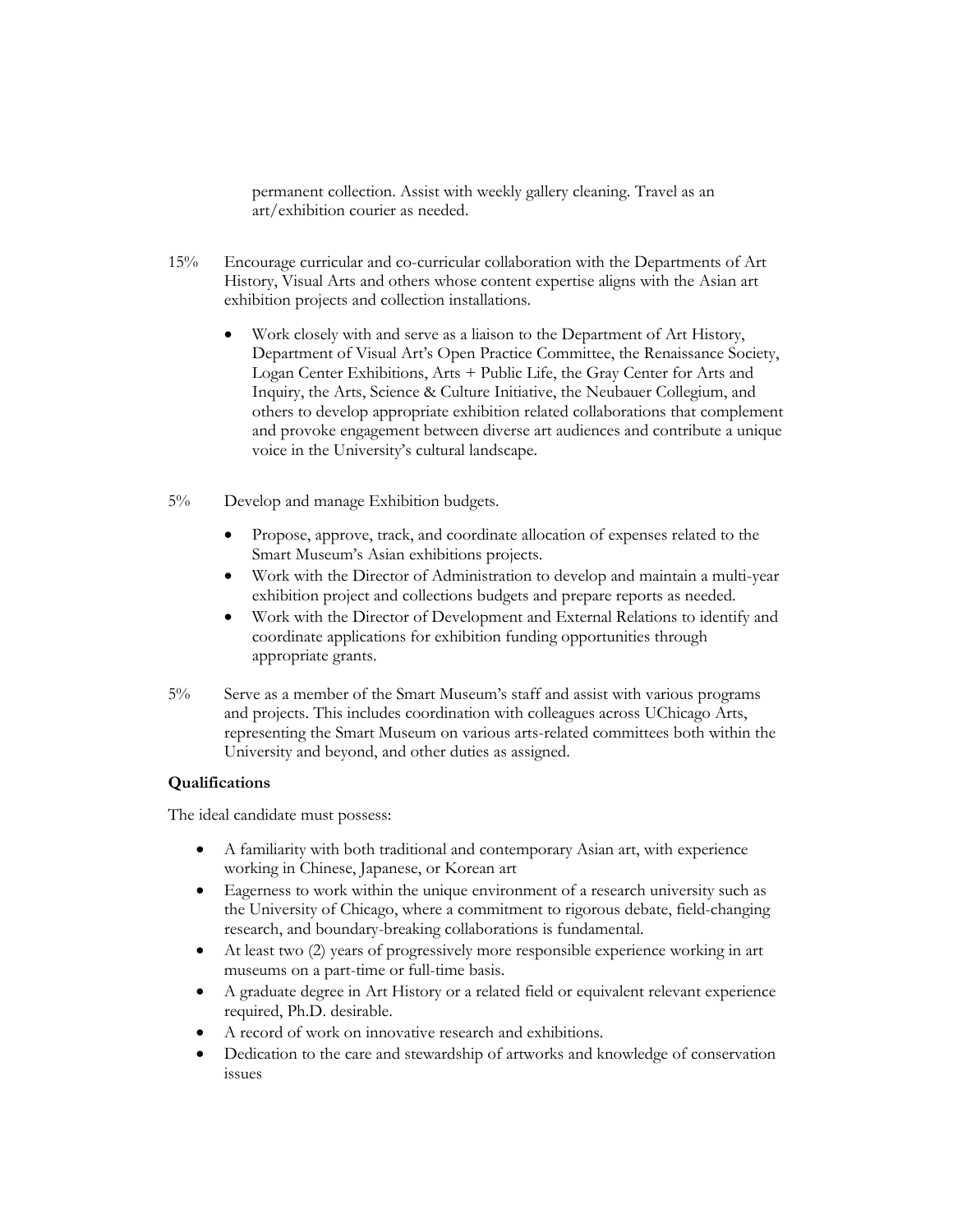- Exceptional organizational skills required. Must be able to oversee complex projects and schedules, maintain deadlines, establish and work within budgets, with the ability to set priorities and manage several projects simultaneously required. Ability to successfully manage a workload that balances long-range planning with the unanticipated daily demands of art exhibition spaces required.
- Familiarity with the full range of current issues in museum practice particularly as they affect the acquisition, exhibition, and interpretation of traditional and contemporary Asian art
- An ability to speak, read, and write in English required and Chinese and/or Korean and/or Japanese preferred.
- A substantial commitment to collaboration of all types, with museum colleagues, students, faculty, and external partners
- Comfort in establishing positive and effective relationships with internal and external communities, including major donors and collectors, board members, artists, members of the press, art dealers, professionals at other institutions, faculty, students, and the public required
- Excellent written and spoken communication skills with the ability to synthesize and accurately present relevant information required.
- Knowledge of database management software preferred
- Willingness and ability to work occasional evenings and weekends as required.

# **Mental Demands:**

- Organizational and human relations skills with ability to collaborate well and supportively and cultivate good relationships with colleagues within the Museum and its many collaborators.
- The temperament to work with a diverse and demanding population is expected.
- Must be self-directed and self-motivated, able to set goals and develop projects.
- Clear, effective, and tactful oral and written communication skills; ability to handle sensitive information with discretion.
- Ability to prioritize and execute multiple tasks simultaneously with an ability to view a project in its entirety.

## **Physical Demands:**

- The successful oversight of exhibition installations in a 10,000 square foot set of galleries requires the ability to conduct regular building rounds.
- Considerable office work.
- Ability to occasionally travel out of town.

# *The above statements are intended to describe the general nature and level of work being performed by people assigned to this job. They are not an exhaustive list of all duties and responsibilities associated with it.*

This position offers competitive compensation and the excellent benefits package available to exempt staff members of the University of Chicago.